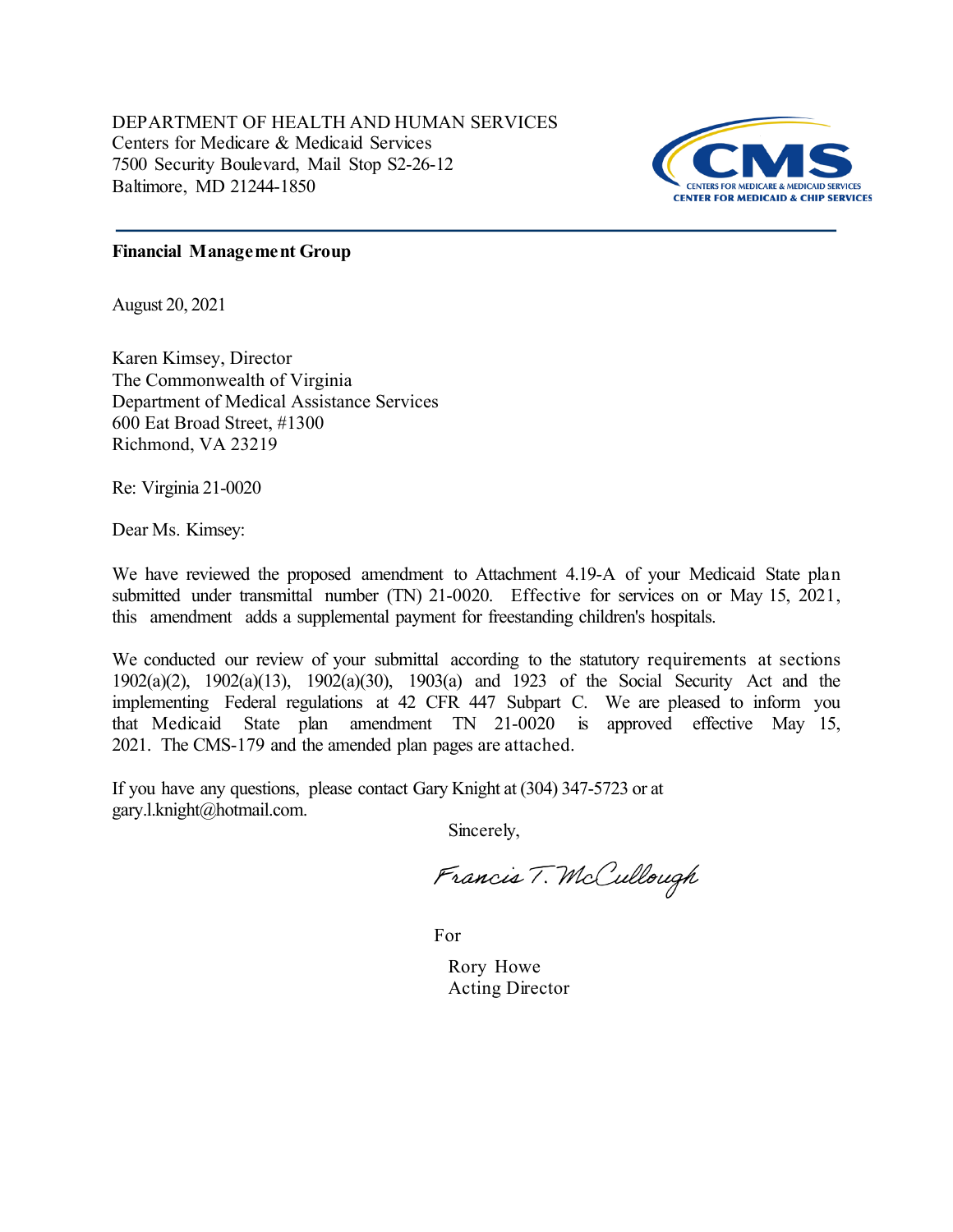| TRANSMITTAL AND NOTICE OF APPROVAL OF<br><b>STATE PLAN MATERIAL</b><br><b>FOR: CENTERS FOR MEDICARE &amp; MEDICAID SERVICES</b>                                       | 2. STATE<br>1. TRANSMITTAL NUMBER<br>$ 2\rangle$<br> 2 <br> 1<br>$\bf{0}$<br>$\overline{0}$<br>Virginia<br>3. PROGRAM IDENTIFICATION: TITLE XIX OF THE SOCIAL<br>SECURITY ACT (MEDICAID) |
|-----------------------------------------------------------------------------------------------------------------------------------------------------------------------|------------------------------------------------------------------------------------------------------------------------------------------------------------------------------------------|
| TO: REGIONAL ADMINISTRATOR<br>CENTERS FOR MEDICARE & MEDICAID SERVICES<br>DEPARTMENT OF HEALTH AND HUMAN SERVICES                                                     | 4. PROPOSED EFFECTIVE DATE<br>5/15/2021                                                                                                                                                  |
| 5. TYPE OF PLAN MATERIAL (Check One)                                                                                                                                  |                                                                                                                                                                                          |
| $\Box$ NEW STATE PLAN<br>H<br>AMENDMENT TO BE CONSIDERED ASNEW PLAN<br>IX I<br>AMENDMENT                                                                              |                                                                                                                                                                                          |
| COMPLETE BLOCKS 6 THRU 10 IF THIS IS AN AMENDMENT (Separate transmittal for each amendment)                                                                           |                                                                                                                                                                                          |
| 6. FEDERAL STATUTE/REGULATION CITATION                                                                                                                                | 7. FEDERAL BUDGET IMPACT<br>$\sqrt{0}$<br>a. FFY 2021                                                                                                                                    |
| 42 CFR 447                                                                                                                                                            | $\sqrt{0}$<br>b. FFY 2022                                                                                                                                                                |
| 8. PAGE NUMBER OF THE PLAN SECTION OR ATTACHMENT<br>Attachment 4.19-A, revised page 17.3                                                                              | 9. PAGE NUMBER OF THE SUPERSEDED PLAN SECTION<br>OR ATTACHMENT (If Applicable)<br>Same as box #8.                                                                                        |
| 10. SUBJECT OF AMENDMENT                                                                                                                                              |                                                                                                                                                                                          |
| <b>DSH Changes for Children's Hospitals</b>                                                                                                                           |                                                                                                                                                                                          |
| 11. GOVERNOR'S REVIEW (Check One)<br>GOVERNOR'S OFFICE REPORTED NO COMMENT<br>COMMENTS OF GOVERNOR'S OFFICE ENCLOSED<br>NO REPLY RECEIVED WITHIN 45 DAYS OF SUBMITTAL | OTHER, AS SPECIFIED<br>$\boxtimes$<br>Secretary of Health and Human Resources                                                                                                            |
| 16. RETURN TO<br>12. SIGNATURE OF STATE AGENCY OFFICIAL                                                                                                               |                                                                                                                                                                                          |
| Karen Kimsey<br>13. TYPED NAME<br>Karen Kimsey<br>14. TITLE                                                                                                           | Dept. of Medical Assistance Services<br>600 East Broad Street, #1300<br>Richmond VA 23219                                                                                                |
| <b>Director</b>                                                                                                                                                       |                                                                                                                                                                                          |
| 15. DATE SUBMITTED<br>5/18/2021                                                                                                                                       | Attn: Regulatory Coordinator                                                                                                                                                             |
| <b>FOR REGIONAL OFFICE USE ONLY</b>                                                                                                                                   |                                                                                                                                                                                          |
| 17. DATE RECEIVED<br>May 18, 2021                                                                                                                                     | 18. DATE APPROVED<br>August 20, 2021                                                                                                                                                     |
| PLAN APPROVED - ONE COPY ATTACHED                                                                                                                                     |                                                                                                                                                                                          |
| 19. EFFECTIVE DATE OF APPROVED MATERIAL<br>May 15, 2021                                                                                                               | 20. SIGNATURE OF REGIONAL OFFICIAL<br>Francis 7. McCullough For                                                                                                                          |
| 21. TYPED NAME                                                                                                                                                        | 22. TITLE                                                                                                                                                                                |
| Rory Howe                                                                                                                                                             | Acting Director, Financial Management Group                                                                                                                                              |
| 23. REMARKS                                                                                                                                                           |                                                                                                                                                                                          |